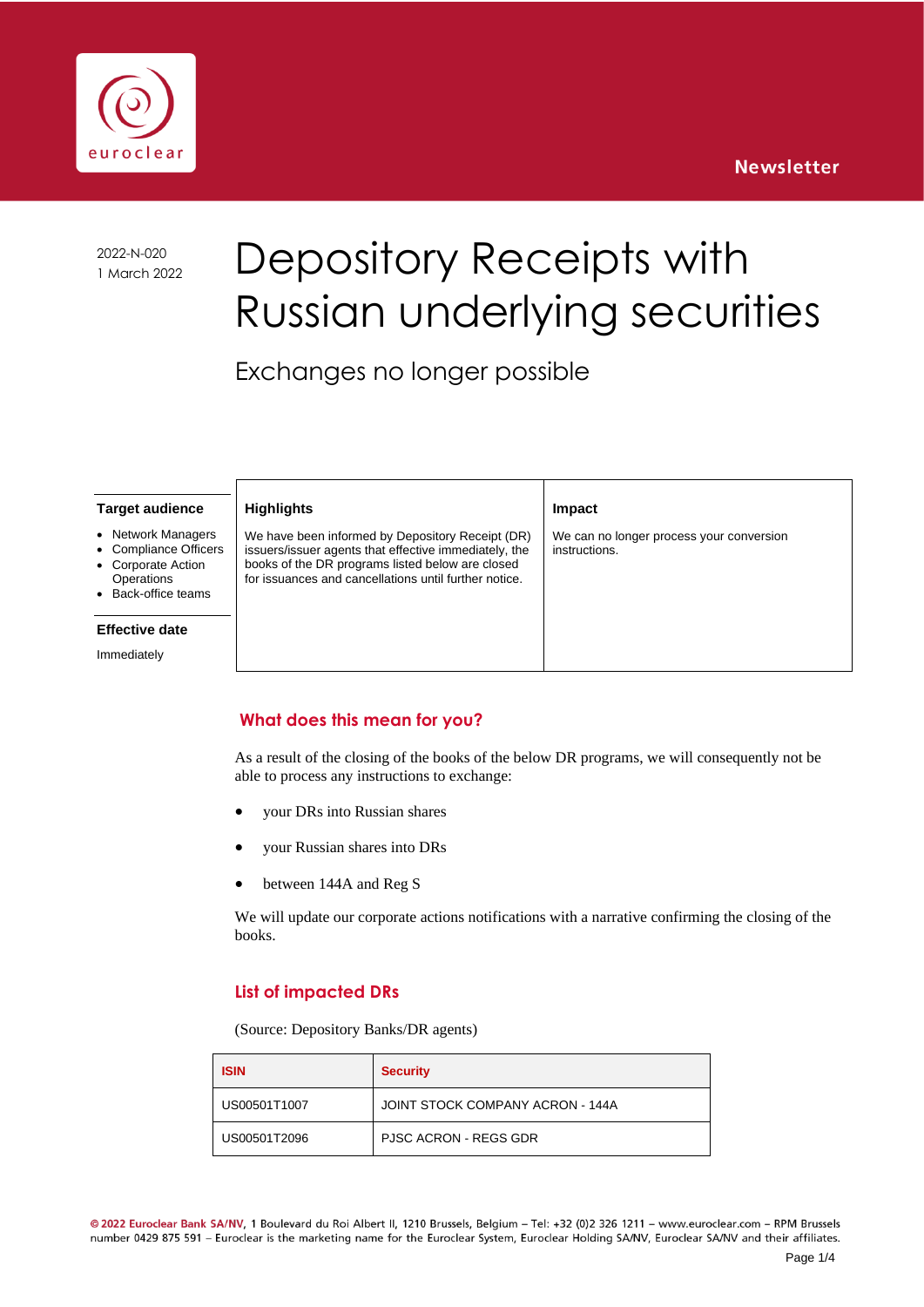

| <b>ISIN</b>  | <b>Security</b>                             |  |
|--------------|---------------------------------------------|--|
|              |                                             |  |
| US1641451042 | CHERKIZOVO GROUP JSC_144 A GDR              |  |
| US1641452032 | CHERKIZOVO GROUP JSC REG S GDR              |  |
| US29268L1098 | PJSC ENEL RUSSIA REGS GDR                   |  |
| US29355E2081 | <b>EN+ GROUP IPJSC</b>                      |  |
| US3133541025 | FEDERAL GRID COMPANY OF UNIFIE 144A         |  |
| US3133542015 | FEDERAL GRID COMPANY OF UNIFIE REGS         |  |
| US3682871088 | PJSC GAZPROM (144A AD                       |  |
| US3682872078 | PJSC GAZPROM ADR                            |  |
| US36829G1076 | <b>GAZPROM NEFT PJSC</b>                    |  |
| US37949E1055 | <b>GLOBALTRANS INVESTMENT</b>               |  |
| US37949E2046 | <b>GLOBALTRANS INVESTMENT PLC GDR REG S</b> |  |
| US45835N1054 | INTER RAO, PAO - 144 A                      |  |
| US45835N2045 | <b>PJSC INTER RAO UES - GDR</b>             |  |
| US46630Q1031 | VTB BANK (PJSC)                             |  |
| US46630Q2021 | VTB BANK (PJSC)                             |  |
| US48122U1051 | SISTEMA PJSFC _____GDR 144A                 |  |
| US48122U2042 | SISTEMA PJSFC____GDR REG S                  |  |
| US50218G1076 | LSR GROUP PJSC/144A                         |  |
| US50218G2066 | LSR GROUP PJSC REG S                        |  |
| US52634T1016 | LENTA IPJSC GDR                             |  |
| US52634T2006 | LENTA IPJSC GDR REG S                       |  |
| US55315J1025 | PJSC MMC NORILSK NICKEL - ADR               |  |
| US5591891057 | OJSC MAGMA DR 144A                          |  |
| US5591892048 | MAGNITOGORSK IRON STEEL WORKS - REGS        |  |
| US55953Q1031 | MAGNIT PJSC_GDR 144 A                       |  |
| US55953Q2021 | <b>PJSC MAGNIT GDR</b>                      |  |
| US5603171092 | VK COMPANY LIMITED - DR 144A                |  |
| US5603172082 | VK COMPANY LIMITED - DR REGS                |  |
| US5838405091 | MECHEL PAO PFD ADR                          |  |
|              |                                             |  |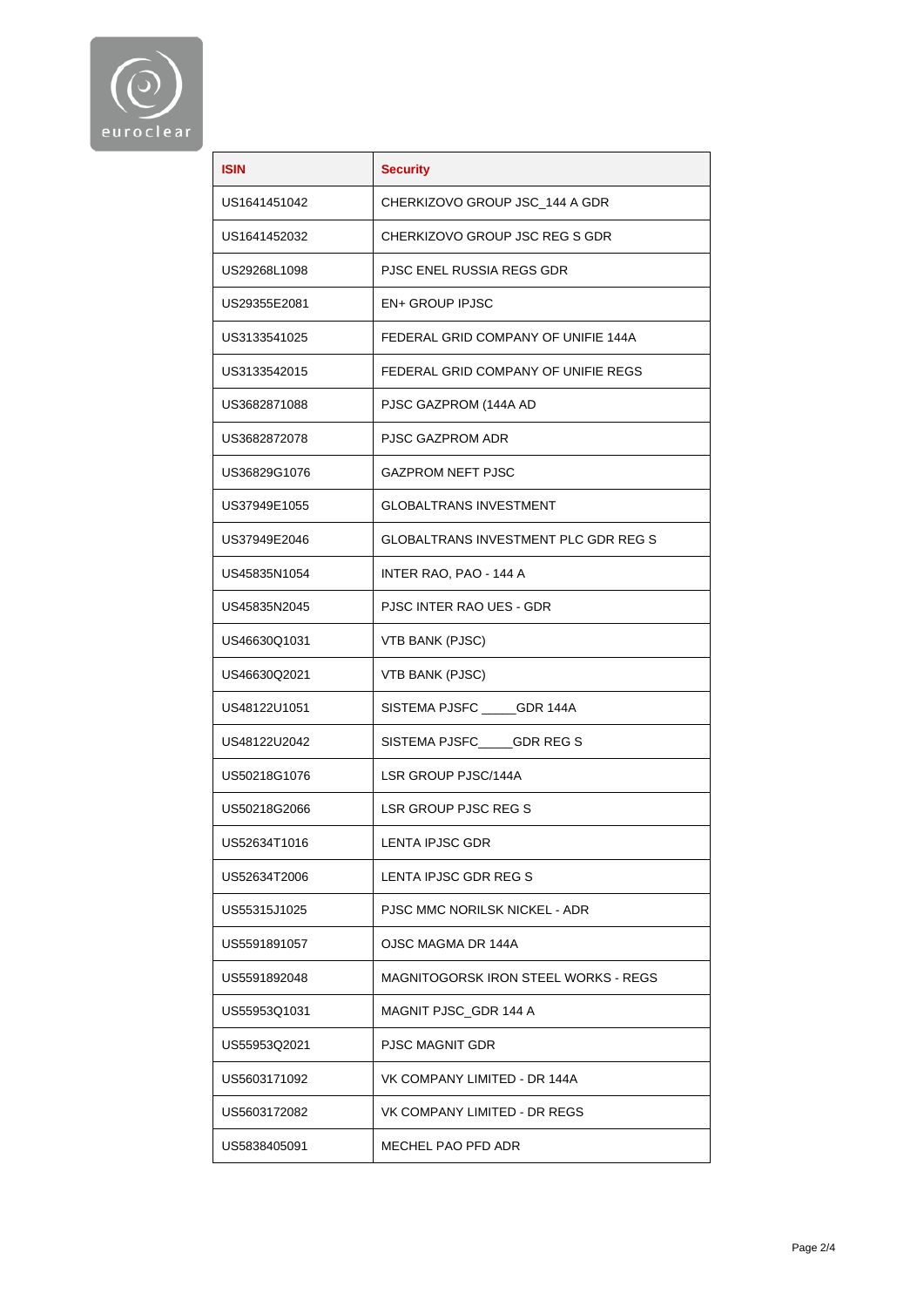| <b>ISIN</b>  | <b>Security</b>                      |  |
|--------------|--------------------------------------|--|
| US5838406081 | MECHEL, PAO - ADR                    |  |
| US5838407071 | MECHEL PAO (REGS GDR)                |  |
| US6074091090 | MOBILE TELESYSTEMS PJSC ADR          |  |
| US61954Q1004 | MOSENERGO OAO                        |  |
| US61954Q2093 | MOSENERGO - OAO - REGS GDR           |  |
| US6698881090 | <b>PAO NOVATEK REGS GDR</b>          |  |
| US67011E1055 | NOVOLIPETSK STEEL (NLMK) (144A GDR)  |  |
| US67011E2046 | NOVOLIPETSK STEEL (NLMK)(REGS GDR)   |  |
| US67011U1097 | PJSC NOVOROSSIYSK COM                |  |
| US67011U2087 | PJSC NOVOROSSIYSK COMMERCIAL/REGS    |  |
| US6708481006 | JSC OGK-2 - GDR 144A                 |  |
| US6708482095 | <b>JSC OGK-2 - GDR REGS</b>          |  |
| US67812M1080 | OJSC ROSNEFT 144A GDR                |  |
| US67812M2070 | PJSC ROSNEFT OIL COMPANY-GDR         |  |
| US69338N1072 | PIK GROUP 144A                       |  |
| US69338N2062 | PIK-MOSKVA REGS                      |  |
| US69343P1057 | <b>PJSC LUKOIL-ADR</b>               |  |
| US69343P2048 | <b>PJSC LUKOIL ADR</b>               |  |
| US69343R1014 | AEROFLOT, PAO-144A GDR               |  |
| US69343R2004 | AEROFLOT - RUSSIAN AIRLINE GDR REG S |  |
| US69343R3093 | PJSC AEROFLOT RUSSIAN                |  |
| US69343X1081 | ROSSETI PJSC 144A                    |  |
| US69343X2071 | <b>PJSC ROSSETI</b>                  |  |
| US73181M1099 | POLYUS PJSC - GDR 144 A              |  |
| US73181M1172 | POLYUS PJSC - GDR REG S              |  |
| US73181P1021 | PJSC POLYUS ADR                      |  |
| US7416251079 | PRIMORSKY SHIPPING CO                |  |
| US7785291078 | ROSTELECOM PJSC                      |  |
| US7821834048 | PJSC RUSHYDRO ADR                    |  |
|              |                                      |  |

.